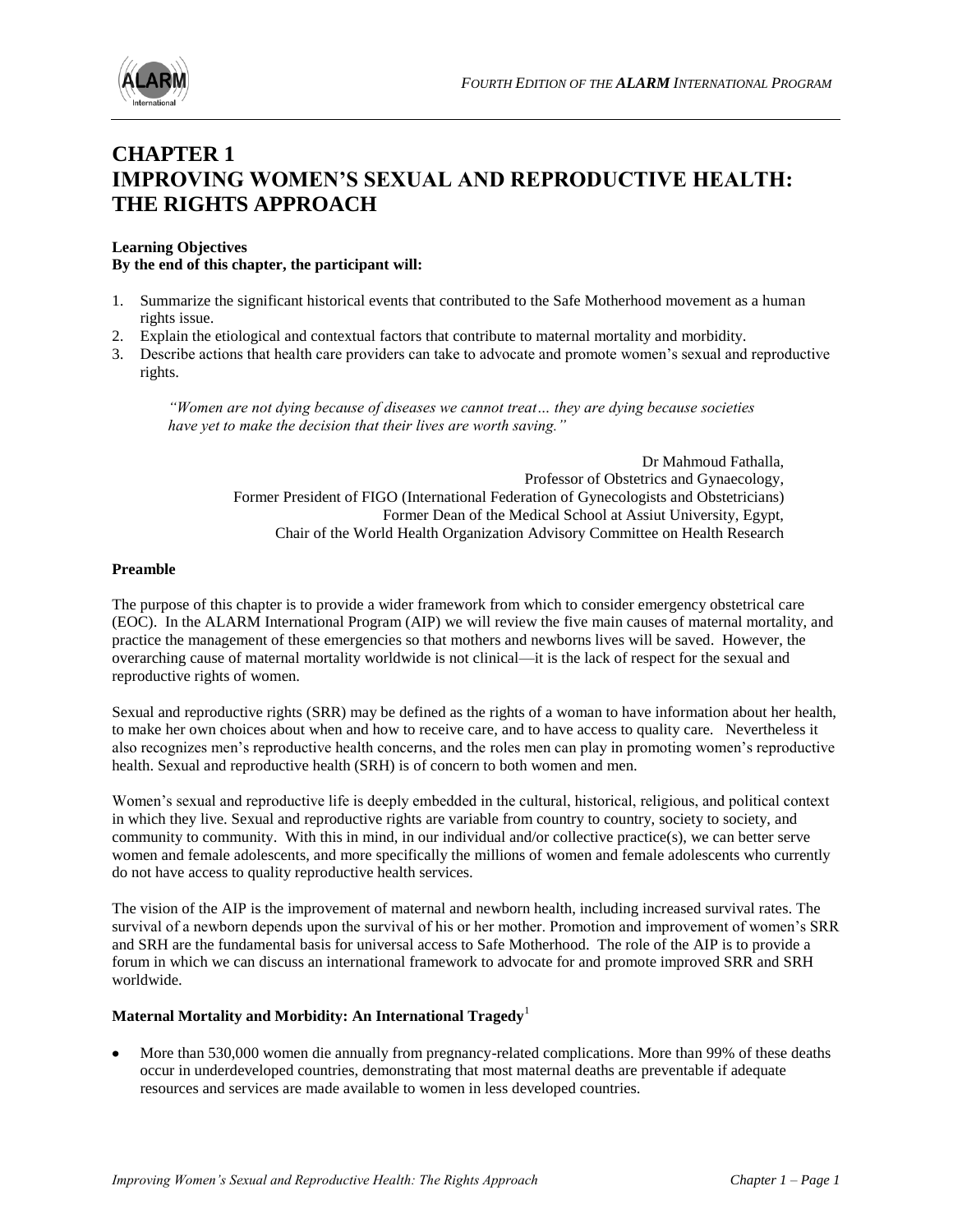

- Over 300 million women in the developing world currently suffer from short- or long-term illness related to pregnancy and childbirth. These include uterine prolapse, fistulae, incontinence, pain during intercourse, nerve damage, pelvic inflammatory disease, and infertility.
- Women's lifetime risk of maternal death varies considerably in the developing and the developed world; it is estimated at almost 40 times higher in the developing than developed world.
- It is internationally recognized that skilled attendance at birth can reduce maternal mortality and morbidity by 80%. Unfortunately, skilled attendance at birth varies considerably in different parts of the world; it is estimated to be as low as  $11\%$  in some countries<sup>2,3</sup>.

The above facts and figures attest to the poor maternal health status of many women of the world, particularly those women who live in low-resource countries. They are also a clear indication of women's overall poor SRH. When women's health is poor, the health and well-being of their newborns is equally at risk. Improving women's health will impact significantly on the survival rate of newborns.

The five main direct causes of maternal deaths are:

- $\bullet$ Hemorrhage (25%)
- Sepsis (15%)  $\bullet$
- Hypertensive disorders (13%)
- Complications due to unsafe abortions (13% )
- Obstructed labour (7%)  $\bullet$

An additional 20% of maternal deaths in developing countries are attributed to pre-existing medical conditions that are aggravated during pregnancy, such as anemia, malaria, and HIV/AIDS.

Not all obstetrical complications can be predicted or prevented. It is estimated that for every 100 women who become pregnant, 15 will develop complications mostly around the time of birth.<sup>4</sup> For every woman who dies, an estimated 15 to 30 women will suffer from chronic illness or injury as a result of their pregnancy (i.e. obstetric fistula). $5$ 

A woman's capacity to survive complications is influenced by a number of other factors such as:

- Women's poor health and nutrition during childhood, as well during pregnancy
- Inadequate, inaccessible and unaffordable health care services
- Poor hygiene and care during childbirth
- Socioeconomic and cultural factors, such as:
	- poverty,
	- unequal access to resources (health care, food and preventive services)
	- heavy physical work load
	- lack of decision-making power in families, communities and societies<sup>6</sup> (see Appendix 1)

Skilled care by a health care provider during pregnancy and birth as well as timely access to EOC for women who face complications are two internationally recognized key strategies promoted in an effort to reduce the exceptionally high rates of maternal mortality and morbidity that persist in many parts of the world.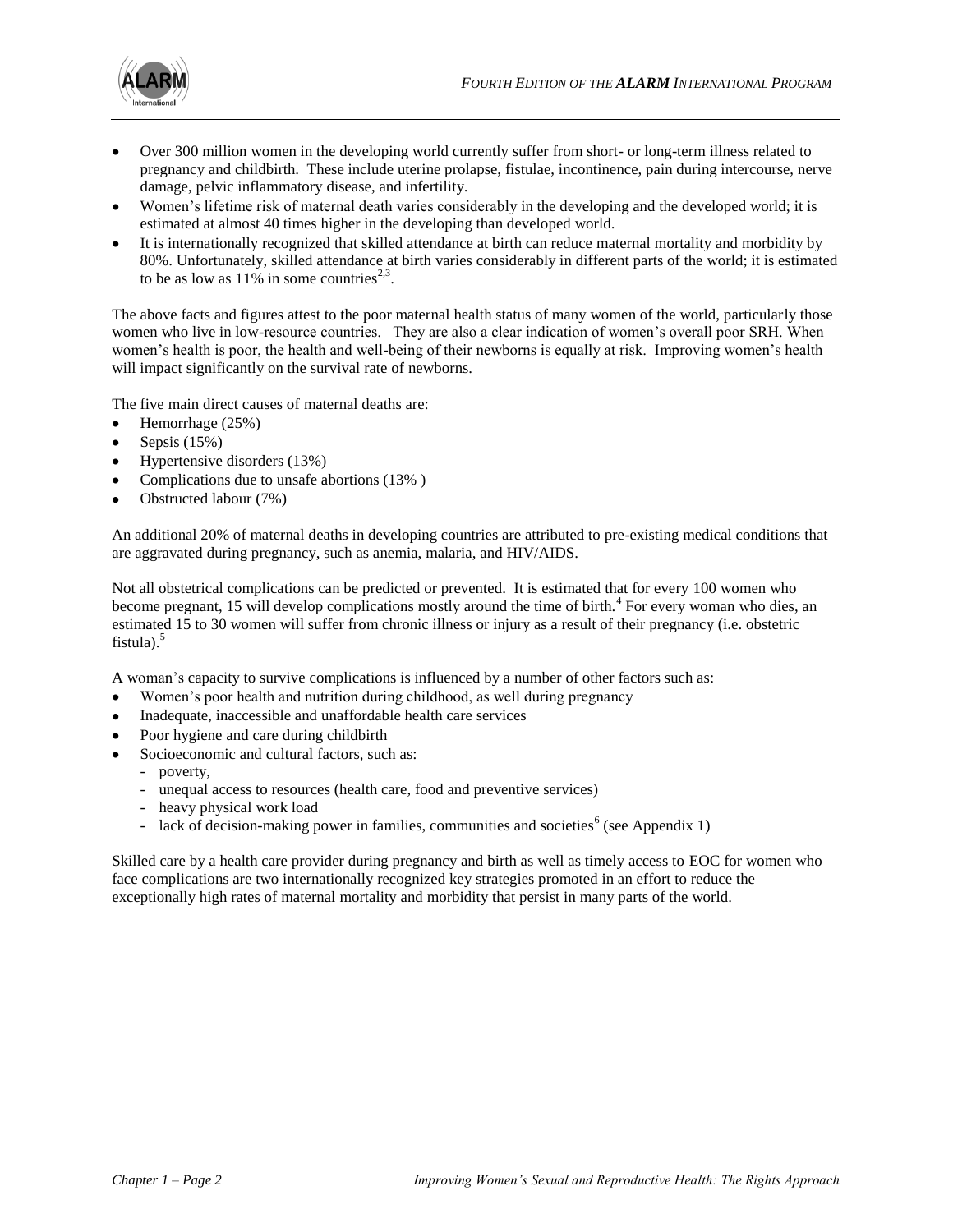

EOC refers to the continuum of health services required to treat obstetrical complications that need to be available 24 hours a day, 7 days a week. Health care facilities that provide EOC may be described as basic or comprehensive. These services are described in Table 1.

| Table I Description of emergency obsteamed care services |                                                           |
|----------------------------------------------------------|-----------------------------------------------------------|
| <b>Basic EOC</b>                                         | <b>Comprehensive EOC</b>                                  |
| is performed in a health care facility Basic EOC         | requires an operating theatre and is usually performed in |
| provides:                                                | district hospitals. Comprehensive EOC provides:           |
| • IV/IM antibiotics                                      | • all six basic EOC functions PLUS                        |
| • IV/IM uterotonics                                      | • cesarean section                                        |
| • IV/IM anticonvulsants                                  | • blood transfusion                                       |
| • manual removal of the placenta                         |                                                           |
| • removal of retained products                           |                                                           |
| • operative vaginal delivery                             |                                                           |

|  |  |  | Table 1 Description of emergency obstetrical care services |  |  |
|--|--|--|------------------------------------------------------------|--|--|
|--|--|--|------------------------------------------------------------|--|--|

Skilled attendance<sup>7</sup> is defined as the process by which a woman is provided with adequate care during labour, delivery, and the early postpartum period. It is composed of two components:

- Skilled attendants: Health care providers with midwifery skills trained to proficiency in the skills necessary to manage normal deliveries and diagnose, manage, or refer complications.
- Enabling environment: Supplies, equipment, and drugs; transportation and communication system for referrals; supportive policies; technical guidelines and laws, involved and mobilized communities; prepared and informed women and family members, and mother-friendly approach to service delivery.

#### **Women's Right to Safe Motherhood**

In light of the above, it is irrefutable that much work remains to be done to improve women's right to Safe Motherhood. Safe Motherhood is defined as a woman's ability to receive the care needed to be safe and healthy throughout pregnancy and childbirth. This approach can be used to promote and advocate for the rights of women worldwide to attain Safe Motherhood.

#### **Reaching Millennium Development Goals: Investing in Sexual and Reproductive Health**

In 2000, the international community reached global consensus on a set of goals that aimed to reduce poverty and to make major improvements to peoples' lives worldwide. Several of the Millennium Development Goals focus on improving women's overall human development outcomes, and in particular their education, status, and health to achieve wider poverty reduction goals. Table 2 outlines all the goals, with set targets and indicators for those relating to the promotion of women's overall development. Goals 4 and 5 are particularly pertinent to our work in EOC.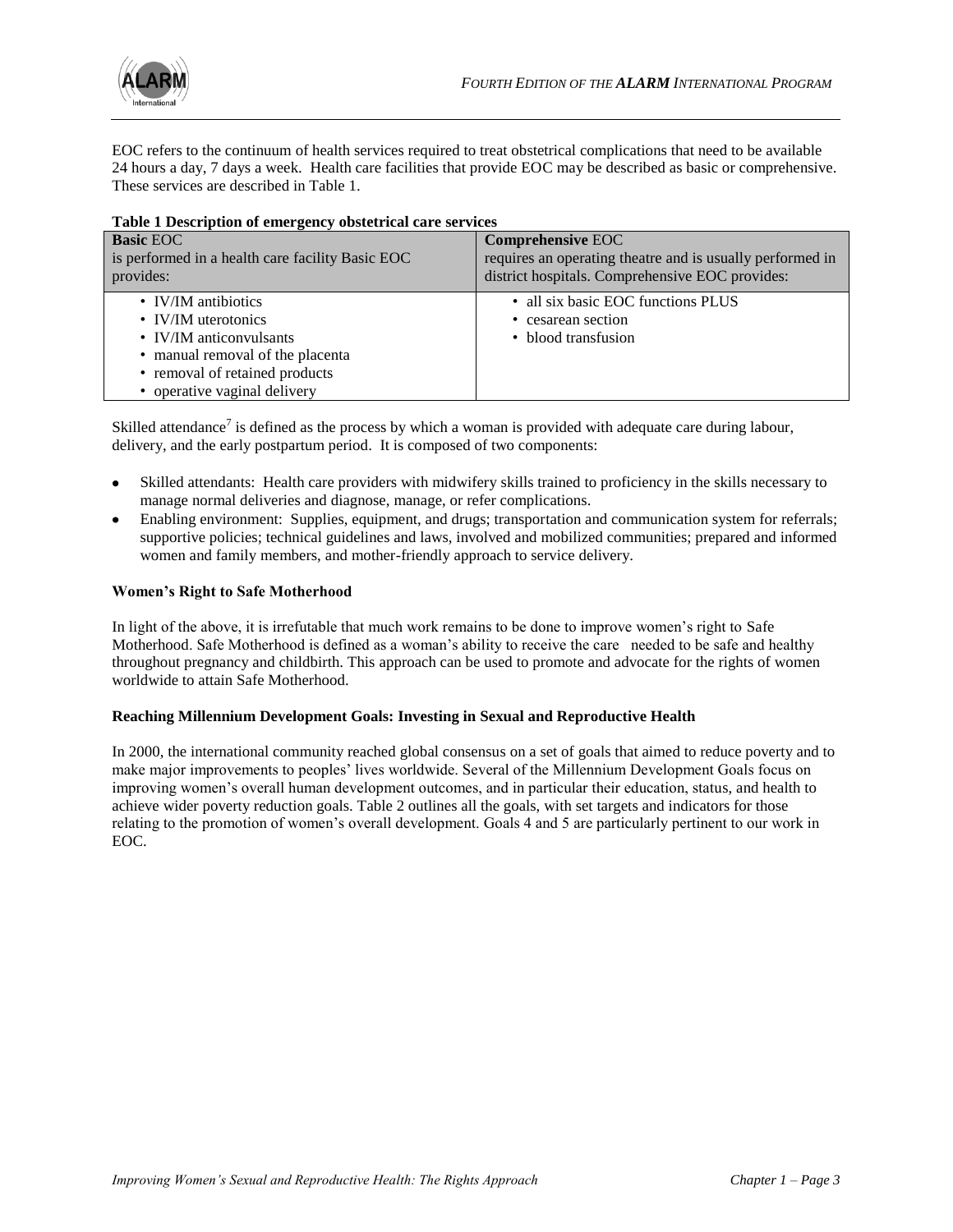

| abie 2 - Miliennium development goals<br><b>Goals and Targets</b>                                                                                | <b>Indicators</b>                                                                                                                                                                                                                                                                                                                         |
|--------------------------------------------------------------------------------------------------------------------------------------------------|-------------------------------------------------------------------------------------------------------------------------------------------------------------------------------------------------------------------------------------------------------------------------------------------------------------------------------------------|
| Goal 1: Eradicate extreme poverty and hunger                                                                                                     |                                                                                                                                                                                                                                                                                                                                           |
| Goal 2: Achieve universal primary education                                                                                                      |                                                                                                                                                                                                                                                                                                                                           |
| Target: Ensure that, by 2015, children<br>everywhere, boys and girls alike, will be able to<br>complete a full course of primary schooling       | • Net enrolment ratio in primary education<br>• Proportion of pupils starting grade 1 who reach<br>grade 5<br>• Literacy rate of 15 to 24 year olds                                                                                                                                                                                       |
| Goal 3: Promoter gender equality and empower women                                                                                               |                                                                                                                                                                                                                                                                                                                                           |
| Target: Eliminate gender disparity in primary and<br>secondary education preferably by 2005 and to all<br>levels of education no later than 2015 | • Ratio of girls to boys in primary, secondary, and<br>tertiary education<br>• Ratio of literate females to males of 15to 24 year<br>olds<br>• Share of women in wage employment in the<br>non-agricultural sector<br>• Proportion of seats held by women in national<br>parliament                                                       |
| Goal 4: Reduce child mortality                                                                                                                   |                                                                                                                                                                                                                                                                                                                                           |
| Target: Reduce by two-thirds, between 1990 and<br>2015, the under 5 year old mortality rate                                                      | • Under-five mortality rate<br>• Infant mortality rate<br>• Proportion of 1 year olds immunized against<br>measles                                                                                                                                                                                                                        |
| Goal 5: Improve maternal health                                                                                                                  |                                                                                                                                                                                                                                                                                                                                           |
| Target: Reduce by three-quarters, between 1990<br>and 2015, the maternal mortality ratio                                                         | • Maternal mortality ratio<br>• Proportion of births attended by skilled health<br>personnel                                                                                                                                                                                                                                              |
| Goal 6: Combat HIV/AIDS, malaria, and other diseases                                                                                             |                                                                                                                                                                                                                                                                                                                                           |
| Target: Have halted by 2015, and begun to reverse,<br>the spread of HIV/AIDS                                                                     | • HIV prevalence among pregnant 15 to 24 year<br>olds Contraceptive prevalence rate<br>• Number of children orphaned by HIV/AIDS                                                                                                                                                                                                          |
| Target: Have halted by 2015, and begun to<br>reverse, the incidence of malaria and other major<br>diseases                                       | • Prevalence and death rates associated with<br>malaria<br>• Proportion of population in malaria-risk areas<br>using effective malaria prevention and treatment<br>measures<br>• Prevalence and death rates associated with TB<br>• Proportion of TB cases detected and cured under<br>DOTS (Directly Observed Treatment Short<br>Course) |
| Goal 7: Ensure environmental sustainability                                                                                                      |                                                                                                                                                                                                                                                                                                                                           |
| Goal 8: Develop a global partnership for development                                                                                             |                                                                                                                                                                                                                                                                                                                                           |

### **Table 2 - Millennium development goals**

It is internationally recognized that the attainment of most of these goals is contingent on major improvements and investments in the SRH of the population, and especially of women**.** This is especially true for Goals 3 to 8.

#### **What Is Sexual and Reproductive Health, and What Are Sexual and Reproductive Rights?**

SRH and SRR of women were debated extensively at two United Nations conferences: the 1994 International Conference on Population and Development (ICPD) and the 1995 Fourth World Conference on Women (Beijing). These consensuses were reaffirmed and developed further at subsequent United Nations forums. Within these conferences, the interlinkages between population and development were further explored, and the concepts of SRH and SRR were clearly defined.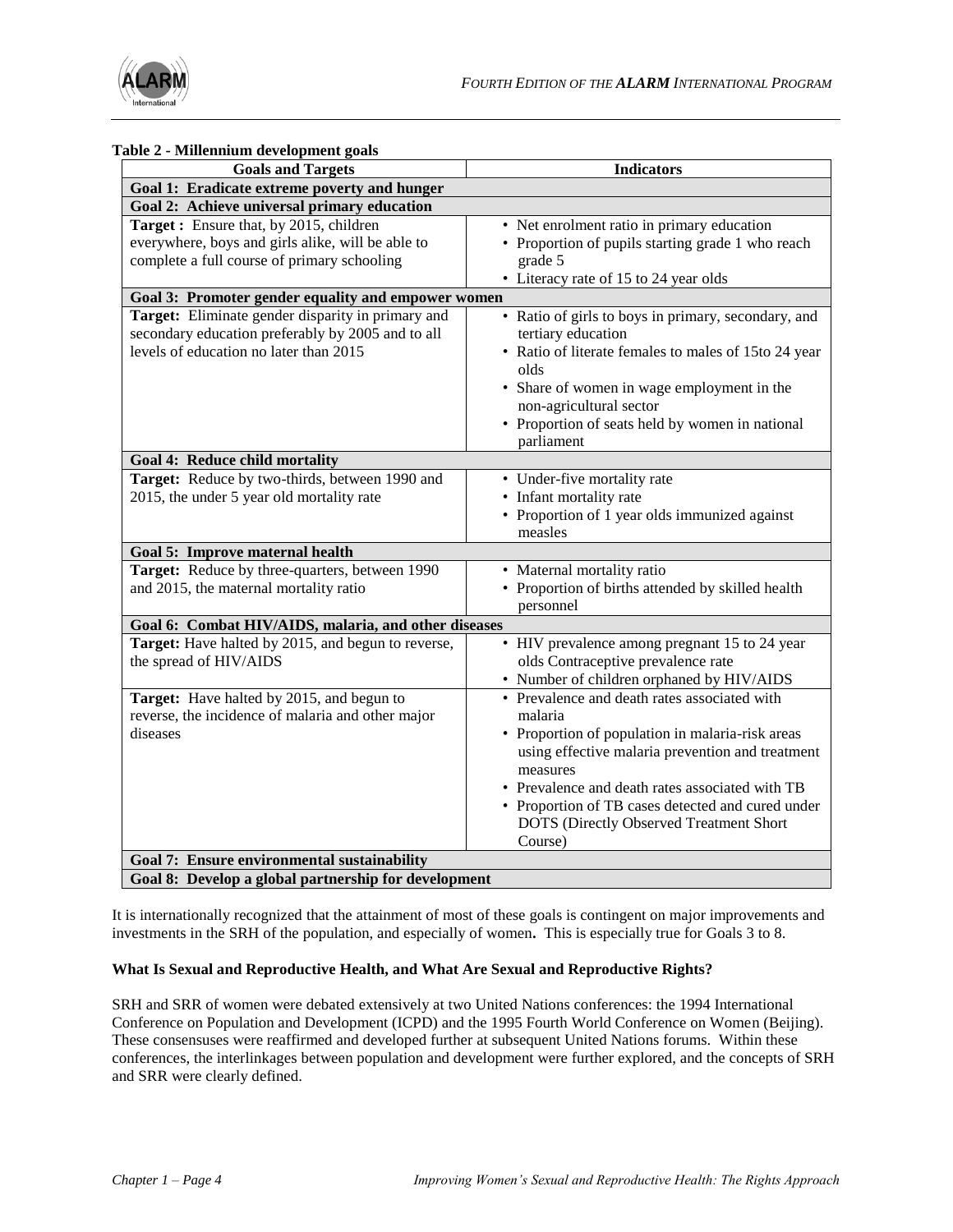

The ICPD Programme of Action defines SRH as:

*A state of complete physical, mental and social well-being [which goes beyond] the absence of disease or infirmity, in all matters relating to the reproductive system and its functions and processes. Reproductive health therefore implies that people are able to have a satisfying and safe sex life and that they have the capability to reproduce and the freedom to decide if, when and how often to do so<sup>8</sup> .*

It further states that:

*. . . reproductive rights embrace certain human rights that are already recognized in national laws, international human rights documents and other consensus documents. These rights rest on the recognition of the basic right of all couples and individuals to decide freely and responsively the number, spacing and timing of their children and to have the information and means to do so, and the right to attain the highest standard of sexual and reproductive health. It also includes their right to make decisions concerning reproduction free of discrimination, coercion and violence, as expressed in human rights documents<sup>9</sup> .* 

The Beijing Platform for Action goes further by asserting women's human rights to control their sexuality, including their SRH. The human rights of women include their right to have control over and decide freely and responsibly on matters related to their sexuality, including SRH, free of coercion, discrimination and violence.<sup>10</sup>

#### **What about SRH services?**

The ICPD Programme of Action also recognizes the individual's right to affordable, accessible and quality SRH services:

*. . . the right of men and women to be informed and to have access to safe, effective, affordable and acceptable methods of family planning of their choice, as well as other methods of their choice for the regulation of fertility which are not against the law, and the right of access to appropriate health-care services that will enable women to go safely through pregnancy and childbirth and provide couples with the best chance of having a healthy infant*. 11

It further defines what these services should look like:

*In line with the above definition of reproductive health, reproductive health care is defined as the constellation of methods, techniques and services that contribute to reproductive health and wellbeing by preventing and solving reproductive health problems. It also includes sexual health, the purpose of which is the enhancement of life and personal relations, and not merely counseling and care related to reproductive and sexually transmitted diseases*. 12

#### And recognizes the need for the SRH services to

*. . . be particularly sensitive to the needs of individual women and adolescents and responsive to their often powerless situation, with particular attention to those who are victims of sexual violence*. 13

This new way of looking at women's SRH is innovative and progressive from the approach promoted earlier, which focused mainly on demographic goals and regulating women's fertility. Some of the differences are the:

- Holistic approach to health with focus on well-being rather than disease and injury  $\bullet$
- Rights of women to make decisions about their bodies and all matters affecting their reproductive health
- Importance of empowerment of women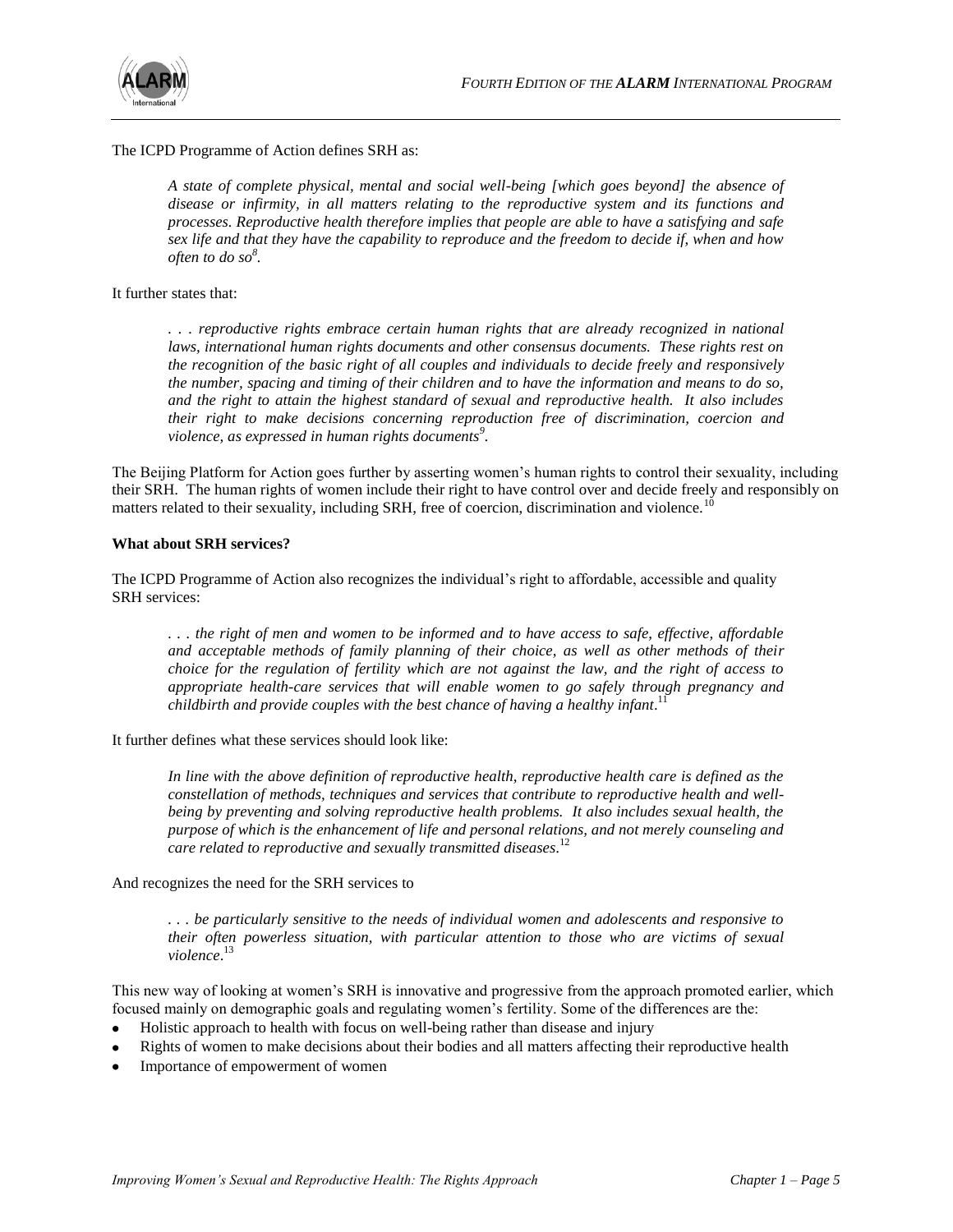

- Responsibilities of governments to provide quality SRH services, integrated within their primary health care systems, and not as parallel services; these should include family planning services, maternal health services (including pre- and post-natal care, and EOC), prevention and treatment programs for STDs (including HIV/AIDS and actions which aim to eliminate harmful traditional practices such as female genital cutting (FGC), son preference, violence against women, and child marriage among others) .;
- Prominence of gender and equality issues, and the need to respond to the needs of all people equally (including unmarried women, adolescents, abused women, women from other ethnic groups, men, and people beyond their reproductive years)
- Recognition that SRH applies both to women and men, and further that men can contribute to the promotion of women's reproductive health in a number of ways—by sharing the responsibility for family planning using a male method, by supporting their partners in using female contraception, by reaching agreement with their partners on the appropriate number of children to have, and by responsible sexual behaviour (including the use of condoms to protect their partners) $14$

#### **What Human Rights Protect Women's Sexual and Reproductive Health?**

Sexual and reproductive rights are human rights. Furthermore, they are not considered new rights, but are a group or cluster of rights found within the different existing human rights documents.

The following core human rights are the ones most frequently identified as relating to women's SRH; they are presented below with examples of infringements and/or violations.

| <b>Core Rights</b>                                                           | <b>Examples of Human Rights'</b><br><b>Instruments that Protect these</b><br><b>Rights</b>        | <b>Examples of Infringements and/or</b><br><b>Violations</b>                                                                                                                                                                    |
|------------------------------------------------------------------------------|---------------------------------------------------------------------------------------------------|---------------------------------------------------------------------------------------------------------------------------------------------------------------------------------------------------------------------------------|
| The right to life                                                            | Universal Declaration of Human<br>Rights (1948) / Civil and Political<br>Rights Covenant (1966)   | • Maternal death due to unavailability<br>or inaccessibility of EOC<br>• Maternal death due to unsafe<br>abortion                                                                                                               |
| The right to liberty and<br>security of the person                           | Universal Declaration of Human<br>Rights (1948) / Civil and Political<br>Rights Covenant (1966)   | • Girl children or adolescents<br>subjected to FGC<br>• Children's and women's inability to<br>access protection from gender-based<br>violence by a partner and/or family<br>member                                             |
| The right to equality, and to<br>be free from all forms of<br>discrimination | <b>Racial Discrimination Convention</b><br>(1965) / Civil and Political Rights<br>Covenant (1966) | • Unmarried women or adolescents'<br>inability to access facility planning<br>services<br>• Denial of employment to a women<br>due to having young children<br>• Women shunned by their families<br>because they have a fistula |
| The right to privacy                                                         | Civil and Political Rights Covenant<br>(1966) / Children's Rights Convention<br>(1989)            | • Adolescents' inability to access<br>reproductive health information<br>without parental consent<br>• Breach of confidentiality                                                                                                |

#### **Table 3 - Human rights and violations of women's rights**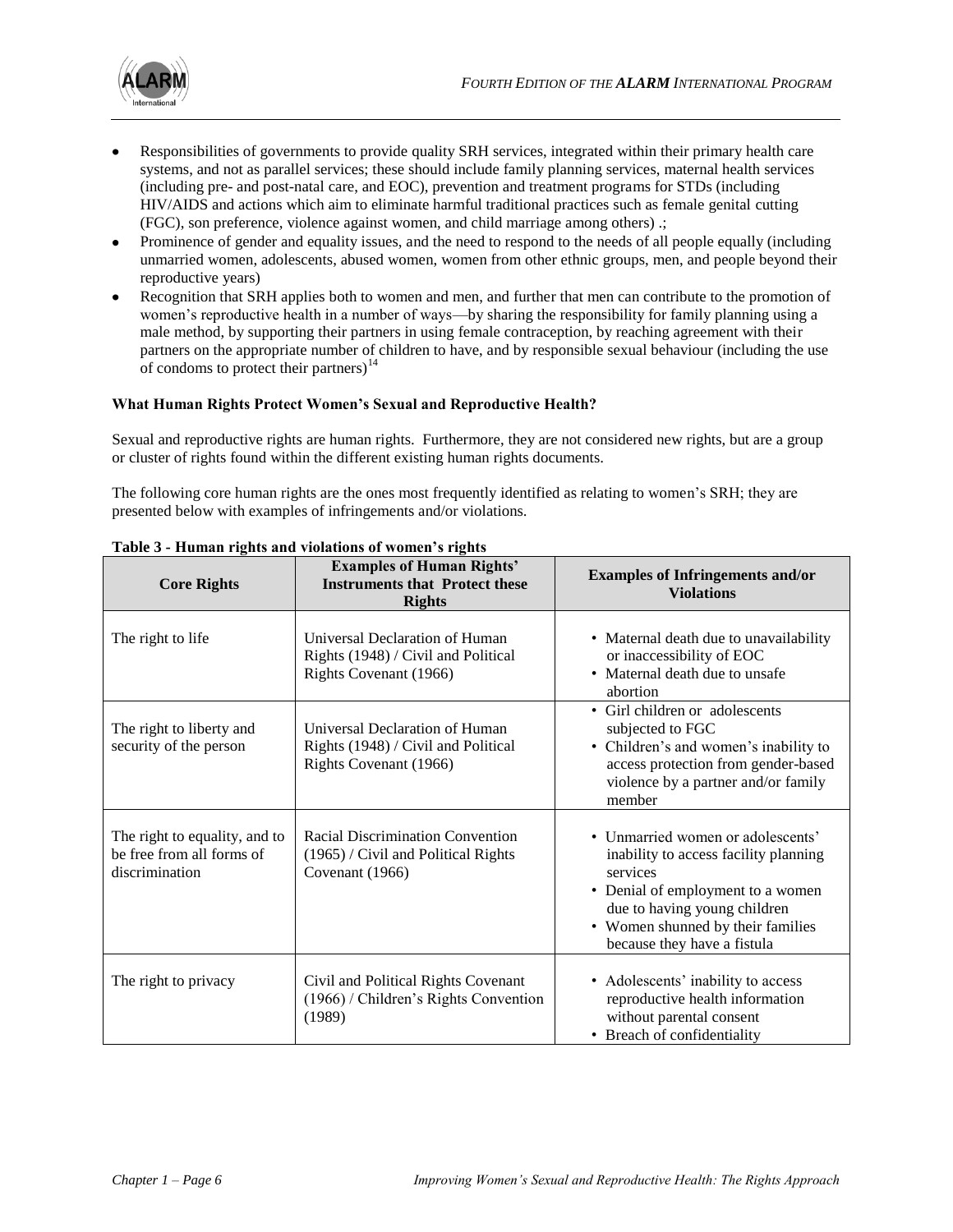

| The right to freedom of<br>thoughts                                               | Civil and Political Rights Covenant<br>(1966)                                                                                                                                          | • Women's inability to access a<br>contraceptive method of her choice<br>• Women's inability to negotiate the<br>use of condoms by their partner                                                            |
|-----------------------------------------------------------------------------------|----------------------------------------------------------------------------------------------------------------------------------------------------------------------------------------|-------------------------------------------------------------------------------------------------------------------------------------------------------------------------------------------------------------|
| The right to information<br>and education                                         | Convention on the Elimination of All<br>Forms of Discrimination Against<br>Women (1979) / Vienna Programme<br>of Action (1993)                                                         | • Unmarried women's inability to<br>access the information needed to<br>make choices about contraceptive<br>methods<br>• Adolescents' inability to access SRH<br>information                                |
| The right to choose whether<br>or not to marry, and to<br>found and plan a family | Universal Declaration (1948) /<br>Economic, Social and Cultural Rights<br>Covenant (1966) / Convention on the<br>Elimination of All Forms of<br>Discrimination Against Women<br>(1979) | • Women forced into an arranged<br>marriage against their will<br>• Women's inability to choose the<br>number of children to bear<br>Women's inability to negotiate the use<br>of condoms by their partner. |
| The right to decide whether<br>or when to have children                           | Convention on the Elimination of All<br>Forms of Discrimination Against<br>Women (1979) / ICPD Programme of<br><b>Action</b> (1994)                                                    | • Women's inability to access a wide<br>range of contraceptive methods<br>• Women's inability to access abortion<br>services                                                                                |
| The right to health care and<br>health protection                                 | Economic, Social and Cultural Rights<br>Covenant (1966) / Children's Rights<br>Convention (1989)                                                                                       | • Women's inability to access to<br>quality SRH services, such as pre-<br>and post-natal care<br>• Women's inability to be informed if<br>her partner tests positive for HIV                                |
| The right to the benefits of<br>scientific progress                               | Economic, Social and Cultural Rights<br>Covenant (1966) / Civil and Political<br>Rights Covenant (1966)                                                                                | Women's inability to access human<br>papilloma virus (HPV) vaccine to<br>protect against cervical cancer<br>• Women's inability to access safe<br>abortions                                                 |
| The right to freedom of<br>assembly and political<br>participation                | Civil and Political Rights Covenant<br>(1996)                                                                                                                                          | • Community's inability to organize to<br>end violence against women<br>• Adolescents' inability to meet and/or<br>mobilize on issues related to SRH                                                        |
| The right to be free from<br>torture and ill treatment                            | Universal Declaration of Human<br>Rights (1948) / Children's Rights<br>Convention (1989) / Convention<br>Against Torture (1984)                                                        | • Rape and/or involuntary sterilization<br>• Denial of abortion services<br>• Denial of adequate medical treatment<br>(e.g., EOC)                                                                           |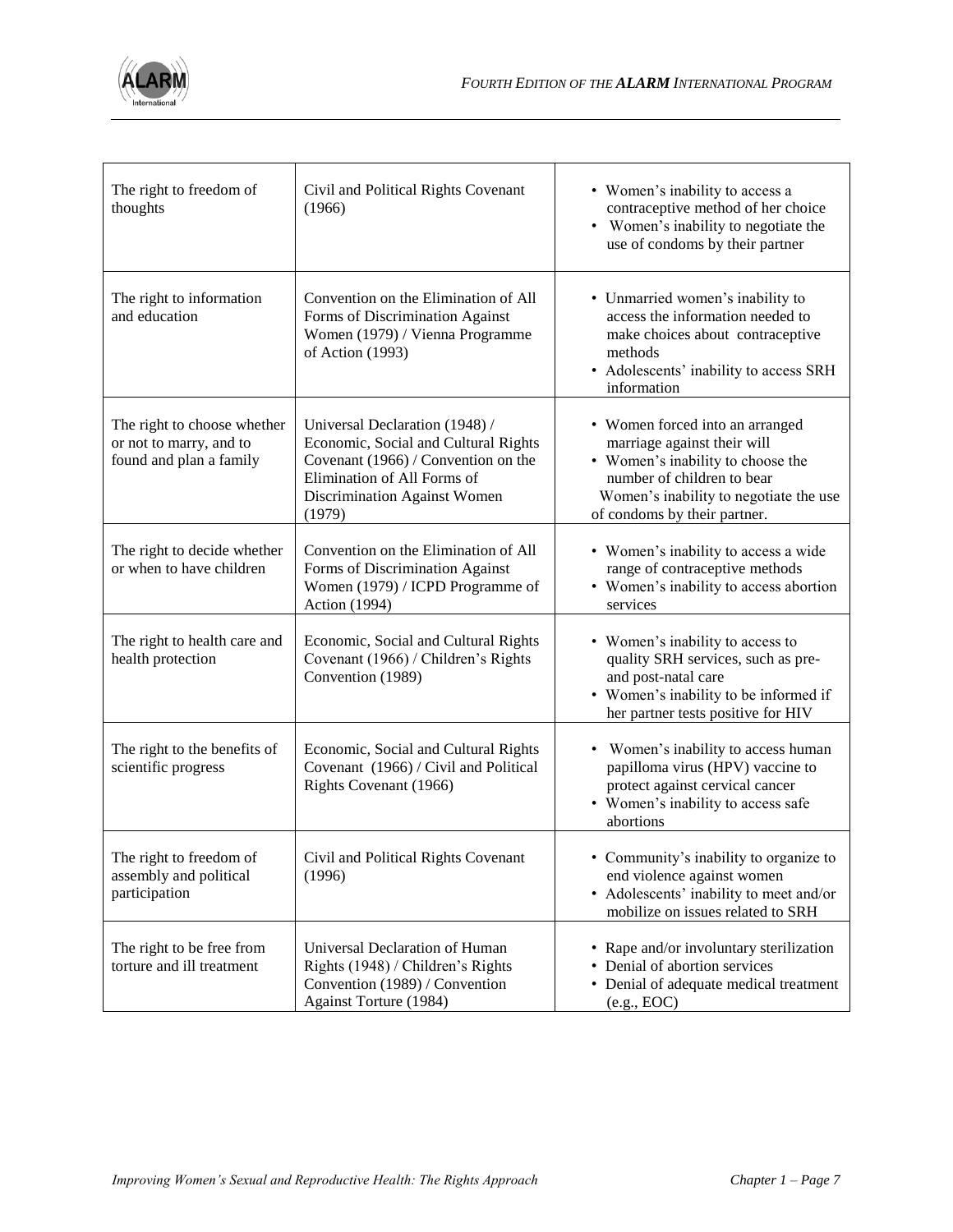

#### **Why Is the SRR Approach So Important?**

Looking at the issue of SRH through the "rights lens" permits us to advocate and promote women's SRH from a totally different view—one that is based on the concept of RIGHTS and not PRIVILEGES.

The rights-based approach can be used in a number of ways:

- As an advocacy tool, to promote and bring visibility to blatant violations and social injustices as those listed below
- As a framework for the development of policy and SRH programs
- As a tool to identify gaps in policies and/or barriers to services
- To make governments and/or states accountable
- As a prerequisite for effective Safe Motherhood strategies

#### **Facts and Figures Related to Women's Poor Sexual Health Status**

The social injustices women, female adolescents, and girl children experience are numerous and may be found in all nations of the world. This attests to their lack of status and worth, and the gender discrimination they face

The following section outlines a number of SRH issues within which human rights are infringed upon and/or outwardly violated. They are included as a reminder of the vulnerability and gender-discrimination that girl children, female adolescents, and women face with regard to their SRH, and the difficulties and challenges they encounter in controlling and protecting their SRH and SRR.

#### **Maternal mortality and newborn health**

- Newborn deaths represent almost 40% of all deaths of children under age 5.
- Each year, 4 million newborns die before they are 1 month of age and an equal number are stillborn.
- Women who give birth when they are too young, or too old, to have babies too closely spaced put themselves and their newborns at an increased risk of complications.<sup>15</sup>

#### Maternal mortality due to unsafe abortion<sup>16</sup>

- There are approximately 55,000 unsafe abortions each day; 95% of these abortions occur in developing countries, and 1 in 8 maternal deaths is caused by unsafe abortion.
- Of the estimated 19,000,000 unsafe abortions that occurred in 2000, 18,400,000 occurred in developing countries.
- Of all unsafe abortions in 2000, approximately 25% occurred in Africa and 50% in Asia.<sup>17</sup>
- 10–50% of all women who undergo unsafe abortions need medical care for complications.<sup>18</sup>
- The outcome of complications of unsafe abortion depends on the availability and quality of post-abortal care and the woman's ability to seek care (she may fear legal or other consequences to her actions).
- Unsafe abortion accounts for 13–14% of all maternal deaths.
- These deaths are completely preventable.
- The incidence of unsafe abortion is very difficult to measure because women are reluctant to admit to the procedure—particularly in regions where induced abortion is illegal. Estimates of unsafe abortion tend to reflect an underreporting of events. The methods used to gather information have constraints and are subject to error.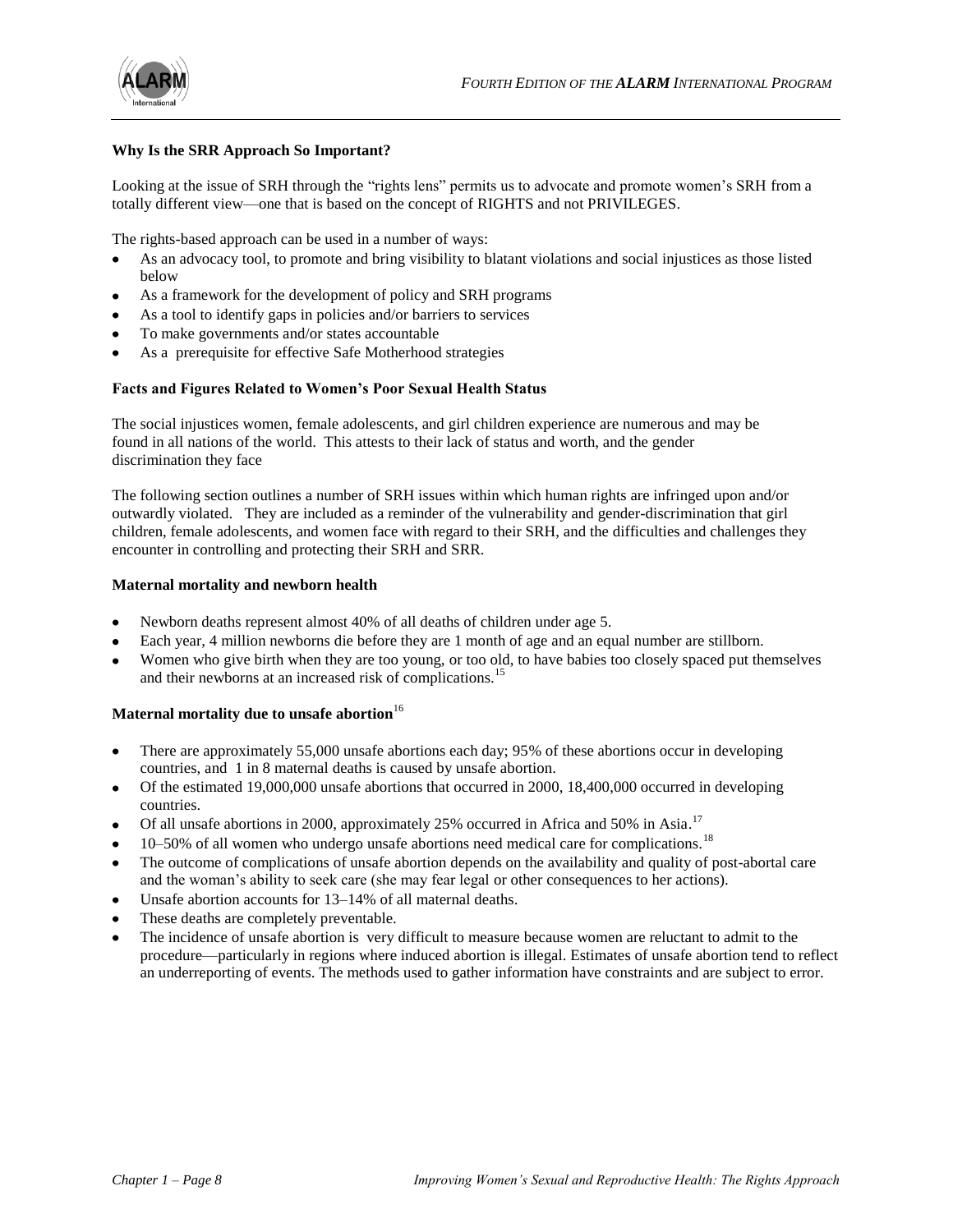|                                                                              | <b>Risk of dying after</b><br>unsafe abortion | % of maternal deaths due to<br>unsafe abortion |
|------------------------------------------------------------------------------|-----------------------------------------------|------------------------------------------------|
| Africa                                                                       | 1 in 150                                      | 13%                                            |
| Asia*                                                                        | $1 \text{ in } 250$                           | 12%                                            |
| Latin America                                                                | 1 in 900                                      | 21%                                            |
| Europe <sup>**</sup>                                                         | 1 in 1900                                     | 17%                                            |
| **Primarily in Eastern Europe<br>* Excludes Japan, Australia and New Zealand |                                               |                                                |

#### **Table 4 - Unsafe abortion: regional estimates of mortality and risk of death** <sup>19</sup>

### Adolescent health<sup>20,21</sup>

- A report released by Save the Children in 2004 revealed that pregnancy and childbirth are the leading cause of death among girls and young women aged 15 to 19 in low-resource countries.
- Approximately 70,000 teenagers die annually because of complications from pregnancy and childbirth.
- Babies of teen mothers are 50% more likely to die than those born to older women.
- A conservative estimate of the total number of abortions among adolescents in developing countries ranges from 2 million to 4.4 million annually.
- Adolescents are more likely than adults to delay abortion, resort to unskilled persons to perform it, use dangerous methods, and delay seeking care when complications arise. Furthermore, adolescents are more likely to experience complications, such as hemorrhage, septicaemia, internal organ damage, tetanus, sterility, and death.
- In some sub-Saharan African countries, the rates of HIV infection in young women between the ages of 15 and 19 are between five and six times higher than in young men of the same age.
- Other significant threats to adolescent health include abuse, exploitation and violence, and lack of knowledge about SRH.

#### **HIV/AIDS**<sup>22</sup>

- In 2006, approximately 17.7 million of the 39.5 million adults (aged 15 to 49) living with HIV were women. In sub-Saharan Africa, approximately 13.3 million women were living with HIV; women account for 59 % of the adult population living with  $HIV^{23}$
- The proportion of women with HIV is growing in Asia, Eastern Europe, and Latin America.
- Although the HIV prevalence has appeared to have stabilized among young pregnant women in many places, there remain exceptions to this success. For example, in South Africa, the prevalence of HIV among pregnant women attending antenatal care has risen by 35% between 1999 and 2005.<sup>24</sup>
- In 2006, the total number of children orphaned by AIDS was estimated at 15 million.<sup>25,26</sup>
- Although the prevalence rate among pregnant women in urban areas has decreased considerably in some sub-Saharan countries (e.g. Uganda, decreased from 29.5% in 1992 to 11.25% in 2000), in other regions it continues to rise at an alarming rate. Examples of median HIV prevalence among urban, pregnant women include:
	- Botswana: increased from 38.5% in 1997 to 44.9% in 2001.
	- Zimbabwe: increased from 29% in 1997 to 35% in 2000,
	- Namibia: increased from 26% in 1998 to 29.6% in 2000.

#### **Harmful traditional practices affecting the health of women and children**

#### *Female Genital Cutting*

**Female genital cutting (FGC)**, also known as female genital mutilation and female circumcision, involves the removal of parts or all of the most sensitive female genitalia. A description of the various types of FGC is provided in Table 5. This practice currently takes place in at least 28 countries in Africa and the Middle East, and a few minority groups in Asia also perform FGC. A survey of 18 African countries (from Senegal to Ethiopia) demonstrated that the prevalence of FGC in these areas can range from 5–97%. It is estimated that between 100–140 million women worldwide have undergone FGC, and an additional 3 million girls and women are subjected to the practice annually. FGC is most commonly performed on girls under the age of 15.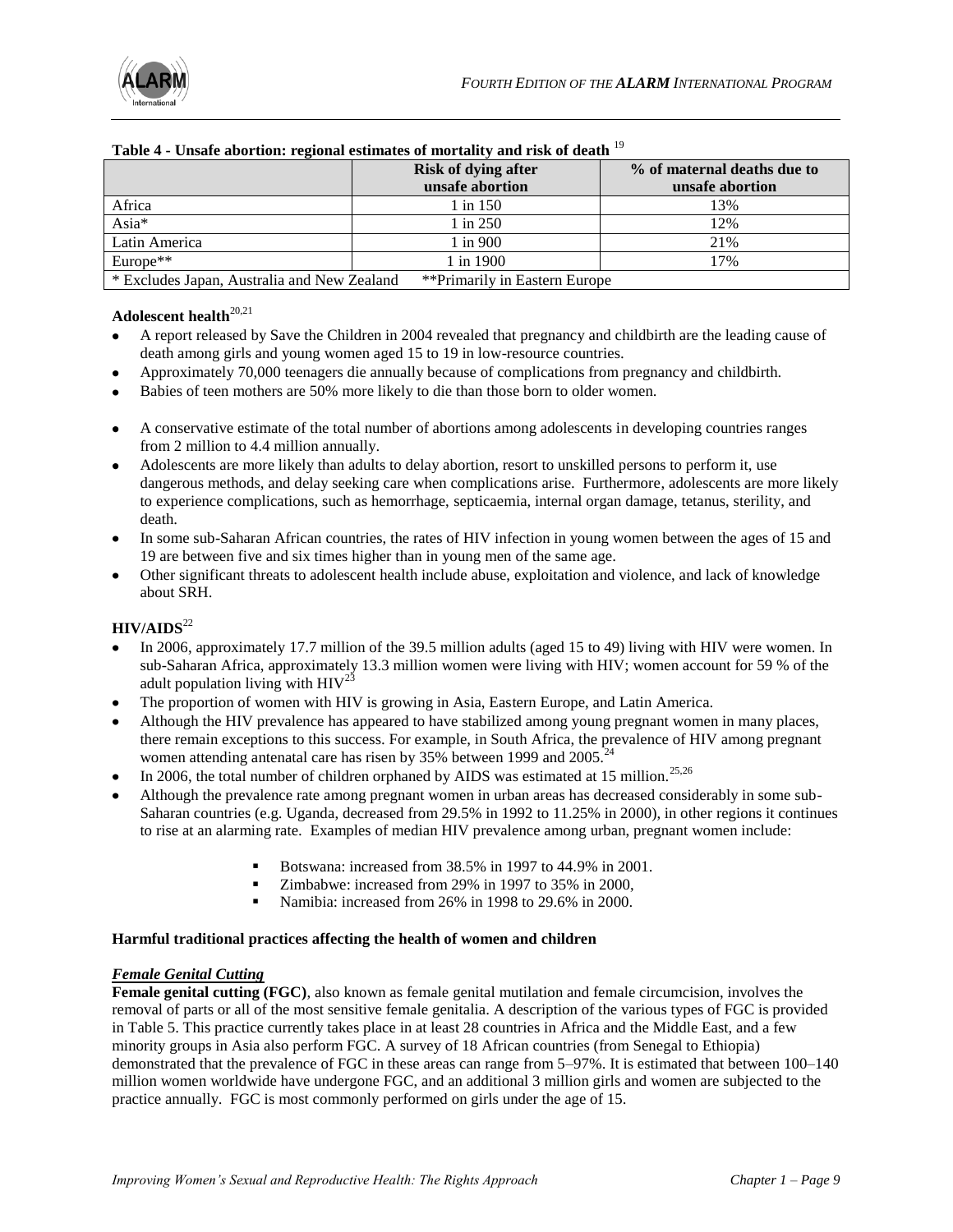

#### **Table 5 - WHO classification of female genital cutting**

| Type             | Description                                                                                                                                                                                                                                                                                                                                                                                                                                                                                                             |
|------------------|-------------------------------------------------------------------------------------------------------------------------------------------------------------------------------------------------------------------------------------------------------------------------------------------------------------------------------------------------------------------------------------------------------------------------------------------------------------------------------------------------------------------------|
| FGC 1            | Excision of the prepuce, with or without excision of part or all of the clitoris                                                                                                                                                                                                                                                                                                                                                                                                                                        |
| FGC 2            | Excision of the clitoris, with partial or total removal of the labia minora                                                                                                                                                                                                                                                                                                                                                                                                                                             |
| FGC 3            | Excision of part of all of the external genitalia and stitching or narrowing of the vaginal opening<br>(infibulation)                                                                                                                                                                                                                                                                                                                                                                                                   |
| FGC <sub>4</sub> | Unclassified: includes<br>pricking, piercing or incising of the clitoris and/or labia<br>stretching of the clitoris and/or labia<br>cauterization by burning of the clitoris and surrounding tissue<br>scraping of tissue surrounding the vaginal orifice or cutting of the vagina<br>introduction of corrosive substances or herbs into the vagina to cause bleeding or for the purposes of<br>tightening or narrowing it<br>any other procedure that falls under the definition of female genital cutting given above |

Although some countries have recognized that FGC is harmful to the health of women and children and have included FGC as a human right's violation in policy, they have not been able to make the practice illegal. In some areas where FGC has become illegal, the practice has been driven underground for fear of prosecution. This results in increased incidence of unsafe practices and thus increases the physical and psychological harm to women and children.<sup>27</sup> The International Federation of Gynecology and Obstetrics (FIGO) has passed a resolution regarding professional conduct regarding FGC (see Appendix 2).

The complications arising from the practice of FGC are described in Table 6.

#### **Table 6: Complications arising from female genital cutting** 28,29

| <b>Physical Consequences</b>                                                                                                                                                                                                                                                                                                                                                                                                      |                                                                                                                                                                                                                                                                                                                                                                                                                                                         |
|-----------------------------------------------------------------------------------------------------------------------------------------------------------------------------------------------------------------------------------------------------------------------------------------------------------------------------------------------------------------------------------------------------------------------------------|---------------------------------------------------------------------------------------------------------------------------------------------------------------------------------------------------------------------------------------------------------------------------------------------------------------------------------------------------------------------------------------------------------------------------------------------------------|
| Short-term                                                                                                                                                                                                                                                                                                                                                                                                                        | Long-term                                                                                                                                                                                                                                                                                                                                                                                                                                               |
| • Severe pain and trauma leading to shock<br>(especially when performed without anesthesia)<br>• Protracted bleeding resulting in long-term anemia<br>• Infection of site (when performed without sterile<br>instruments in unhygienic conditions)<br>• Sometimes may result in fatal septicemia and<br>tetanus<br>• Urinary retention (especially when the skin is<br>stitched over the urethra)<br>• Injury to adjacent tissues | • Pelvic, uterus, vaginal and urinary tract infections<br>• Painful cysts<br>• Keloid scarring<br>Increased risk of obstetric complications:*<br>• Vesico-vaginal fistula<br>• Cesarean section (FGC 3)<br>• Postpartum hemorrhage (FGC 3)<br>• Extended hospital stays (FGC $2 \& 3$ )<br>• Need for infant resuscitation due to obstructed<br>labour (FGC $2 \& 3$ )<br>• Early neonatal death<br>*The more extensive the FGC, the higher the risk of |
|                                                                                                                                                                                                                                                                                                                                                                                                                                   | obstetric complications.                                                                                                                                                                                                                                                                                                                                                                                                                                |
| Psychological and Psychosocial Consequences                                                                                                                                                                                                                                                                                                                                                                                       |                                                                                                                                                                                                                                                                                                                                                                                                                                                         |

al and Psychosocial Consequenc

- Possible loss of trust in caregivers
- Changes in eating and sleeping habits
- Changes in mood : feelings of incompleteness, anxiety, terror, depression, humiliation or chronic irritability
- Symptoms of impaired cognition (thinking): sleeplessness, recurring nightmares, loss of appetite, weight loss or excessive weight gain, panic attacks, difficulties in concentrating and learning
- Impact on girl's education: absenteeism, poor concentration, low academic performance, loss of interest
- Chronic pain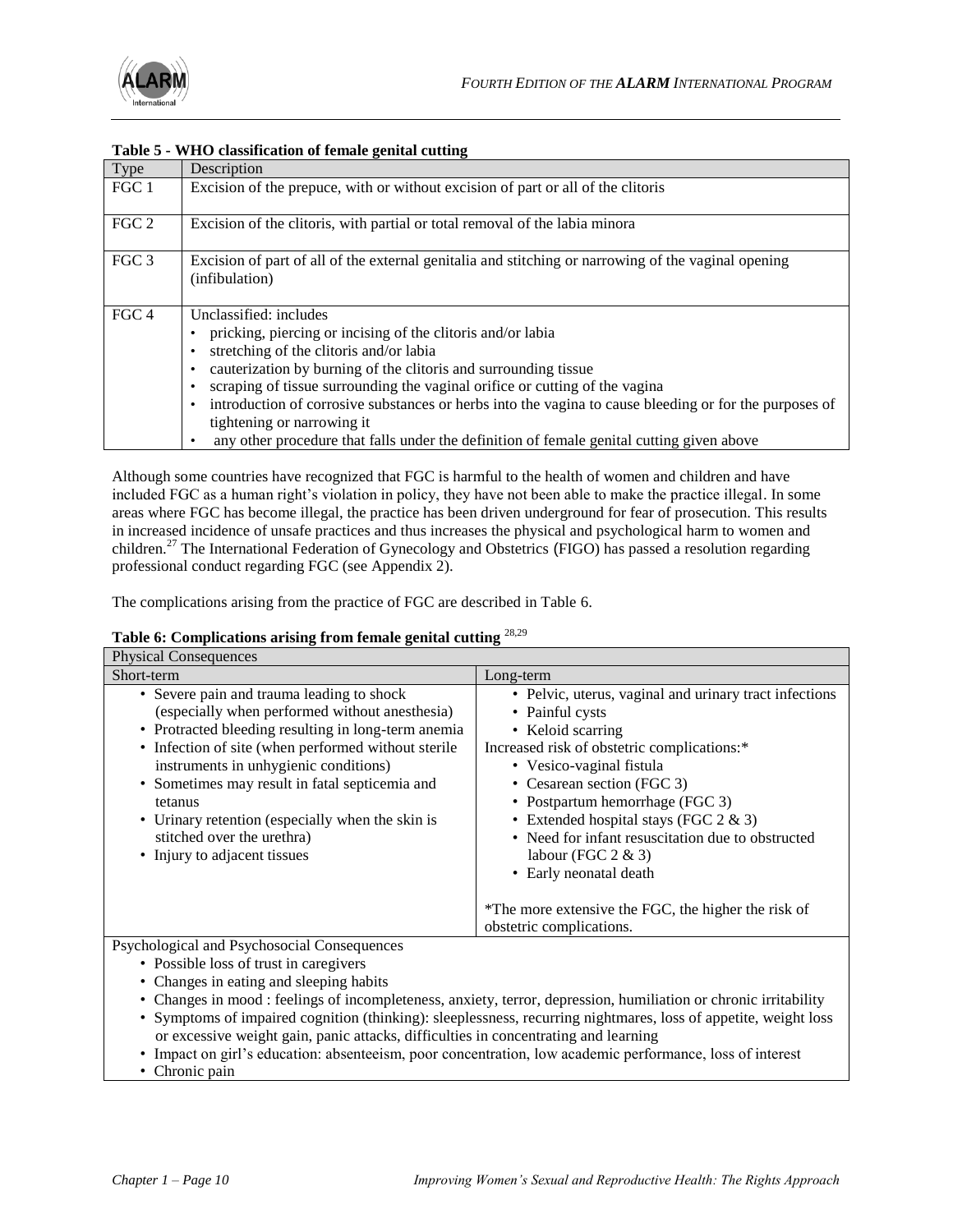

#### *Son preference*

Son preference refers to a range of values and attitudes resulting in practices that demonstrate a clear preference for the male child and neglect of the female child. Although neglect of the girl child is the most common practice, it may also include abortion of a female child or female infanticide in extreme cases.<sup>30</sup> Son preference can be seen in the comparison of such statistics as differences in malnutrition rates and education opportunities between girls and boys, For example, malnutrition is nearly three times as common among girls than among boys in rural Bangladesh,, and 91 females per 100 males attend secondary school in Peru whereas only 49 females per 100 males are enrolled in Bangladesh and 50 per 100 in Mali). $31$ 

#### *Early marriage*

Early marriage continues to be a reality for many girl children around the world. Although the age of females at marriage is slowly rising in many countries, it is unfortunately decreasing in others because young virgins, considered less likely to be infected with HIV/AIDS, are sought as brides. Early marriage is most prevalent in sub-Saharan Africa and in South Asia. For example, in Bangladesh, 47% of women, ages 20 to 24, report being married by age 15. In Guatemala, India, and Niger, the rates are 12%, 18%, and 50%, respectively.<sup>32</sup> Early marriage often leads to early pregnancy and thus harmful consequences (e.g. obstructed labour for both young mothers and infants) because the adolescent body has not yet fully developed,

#### *Violence against women*

Violence against women, also know as gender-based violence, is "the most pervasive yet least recognized human rights abuse in the world."<sup>33</sup> It has recently been established as the "greatest human rights scandal of our time" by Amnesty International. The UN Declaration on the Elimination of Violence Against Women defines it as "any act" of gender-based violence that results in, or is likely to result in, physical, sexual or psychological harm and suffering to women, including threats of such acts, coercion or arbitrary deprivation of liberty, whether occurring in public or private life."<sup>34</sup> Violence against women may be physical, psychological, or sexual. Women are vulnerable to it ―from birth to death, in times of peace as well as war… women face discrimination and violence at the hand of the state, the community and the family. $35$ 

Gender-based violence may have the following consequences—direct and indirect—on a woman's reproductive health: unwanted pregnancies and restricted access to family planning information and contraceptives; unsafe abortion or injuries sustained during a legal abortion after an unwanted pregnancy; complications from frequent, high-risk pregnancies and lack of follow-up care; sexually transmitted diseases, including HIV/AIDS; persistent gynecological problems and psychological problems, including fear of sex and loss of pleasure.<sup>36</sup>

#### **Roles of Health Care Providers in Promoting Women's Sexual and Reproductive Rights**

Health care providers—obstetricians and gynecologists, general practitioners, midwives, and nurses—have a pivotal role to play in advocating and promoting women's SRR. Depending on their discipline and sphere of practice, all can positively influence legislators, policy makers, and health administrators on matters related to women's SRH and SRR, whether it be at the local, regional, and/or national levels. Furthermore, health care providers within their own daily practice have an opportunity to either promote women's SRR or withhold these same rights (e.g. rights to privacy, right to all the information that will permit women to make a decision, right to health care, etc.).

#### **International federation of gynaecology and obstetrics (FIGO)**

In November 2003, FIGO adopted at its World Congress a human rights based code of ethics for obstetricians and gynecologists related to SRR. Entitled "FIGO Professional and Ethical Responsibilities Concerning Sexual and Reproductive Rights," this document outlines concrete ways that specialists, and hopefully all of those involved in the provision of SRH services, can advocate and promote women's SRR.

FIGO's code of ethics identifies three specific spheres of actions:

- The professional competency level  $\bullet$
- The service delivery level
- The community level  $37$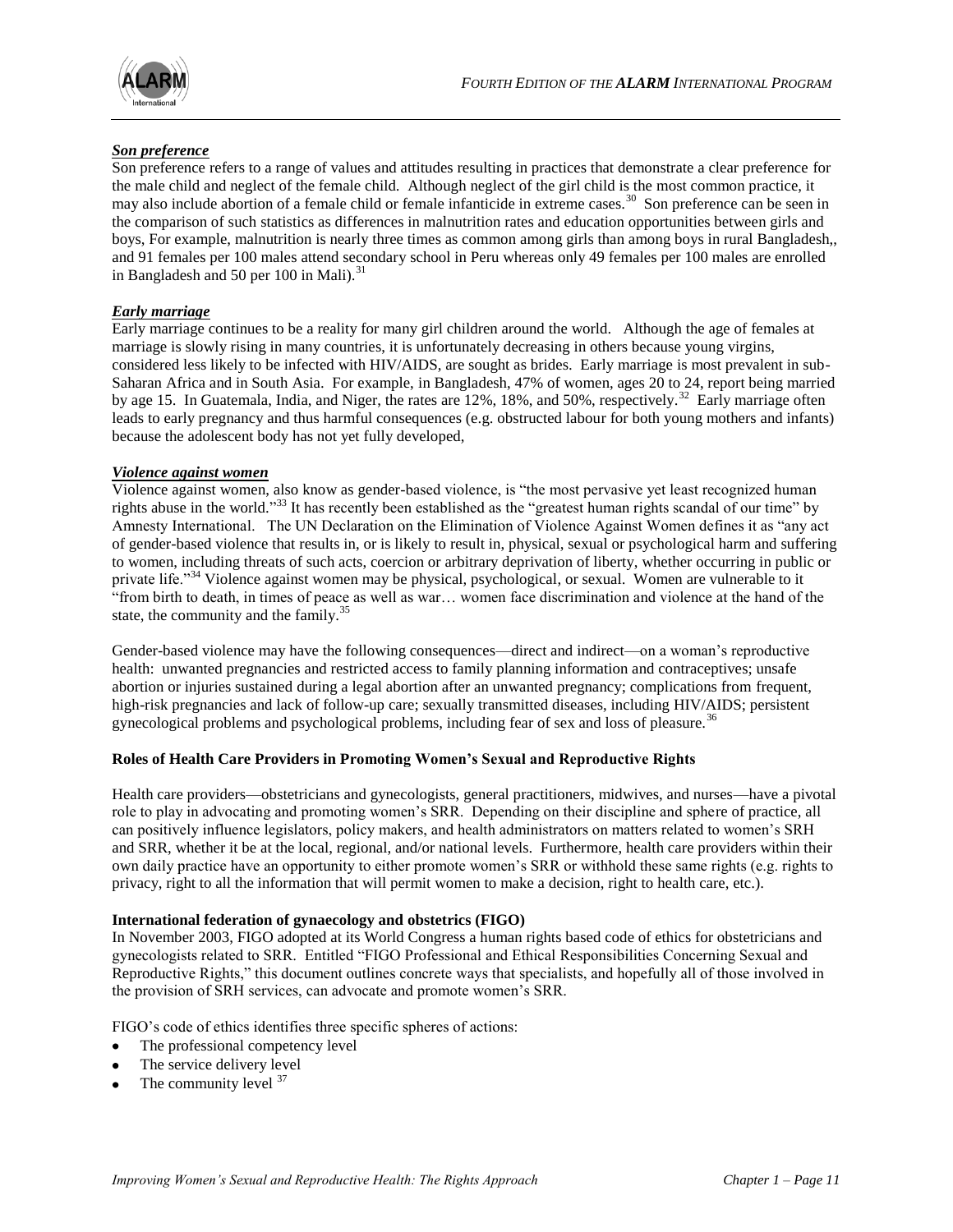

#### *Professional competency level*

- *1. Attain and maintain* the highest standards of professional competence in women's health, utilizing the most current and best available medical evidence within the context of available resources.
- 2. *Assure* that professional competence includes offering only services for which one is trained to a recognized standard and referring to suitably skilled professionals as circumstances permit.
- 3. *Assure* respectful professional conduct that promotes the dignity and security of every woman*.*
- 4. *Avoid* inappropriate relationships with patients or their families, that may be exploited for sexual, emotional, financial, or research purposes.
- 5. *Assure* that a physician's right to preserve his or her own moral or religious values do not result in the imposition of those personal values on women. Under such circumstances, they should be referred to another suitable health care provider. Conscientious objection to procedures does not absolve physicians from taking immediate steps in an emergency to ensure that the necessary treatment is given without delay.
- 6. *Refuse* to practice or support practices that violate human rights or principles of medical ethics.
- 7. *Maintain and promote* the highest standards of integrity and honesty with patients, colleagues, and learners, and in the conduct of research.
- 8. *Model* appropriate interpersonal behaviour with patients and others to assure that optimal care and learning environments are promoted by all members of the health care team.
- 9. *Advocate* for lifelong learning for health care professionals in regard to reproductive and sexual health, rights, and ethics.

#### *Service delivery level: women's autonomy and confidentiality*

- 1. *Support* a decision-making process, free from bias or coercion, that allows women to make informed choices about their SRH. This includes the need to act only on the basis of a fully informed consent or dissent, based on adequate provision of information and education to the patient regarding the nature, management implications, options, and outcomes of choices. In this way, health care professionals provide women with the opportunity to consider and evaluate treatment options in the context of their own life circumstances and culture.
- 2. *Ensure* that confidentiality will prevent privileged information and recorded documents from being shared verbally or otherwise, except as required by law or desired by the patient.
- 3. *Adhere* to the principle of non-discrimination to assure that every woman is treated respectfully regardless of age, marital status, ethnicity, political affiliation, race, religion, economic status, disability, or other status. Women should be treated with respect for their individual judgment and not that of their partners or family.
- 4. *Assure* that adolescent women are treated without age discrimination, according to their evolving capacities rather than merely their chronological age—in helping them to make free and informed decisions regarding their SRH.

#### *Community level: responsibility to the community*

- 1. *Advocate* for the rights of women to have access to the information and education needed to allow them to determine the timing of their reproduction in keeping with the ethical principle of autonomy and the human right to freely choose if and when to have children.
- 2. *Advocate* for the rights of women to make choices about sexual relationships as a natural part of their lives, assisting them to enter into these relationships freely and safely.
- 3. *Advocate* for appropriate resources and care for women seeking better reproductive and sexual health to ensure the rights to the highest attainable standard of health and the right to benefit from scientific progress.
- 4. *Inform* communities about the issues of SSR and SRH to promote a broad respectful dialogue, based on best health evidence to influence health practices, policies, and laws.
- 5. *Attain* and maintain the highest standards of professional competence in women's health, utilizing the most current and best available medical evidence within the context of available resources.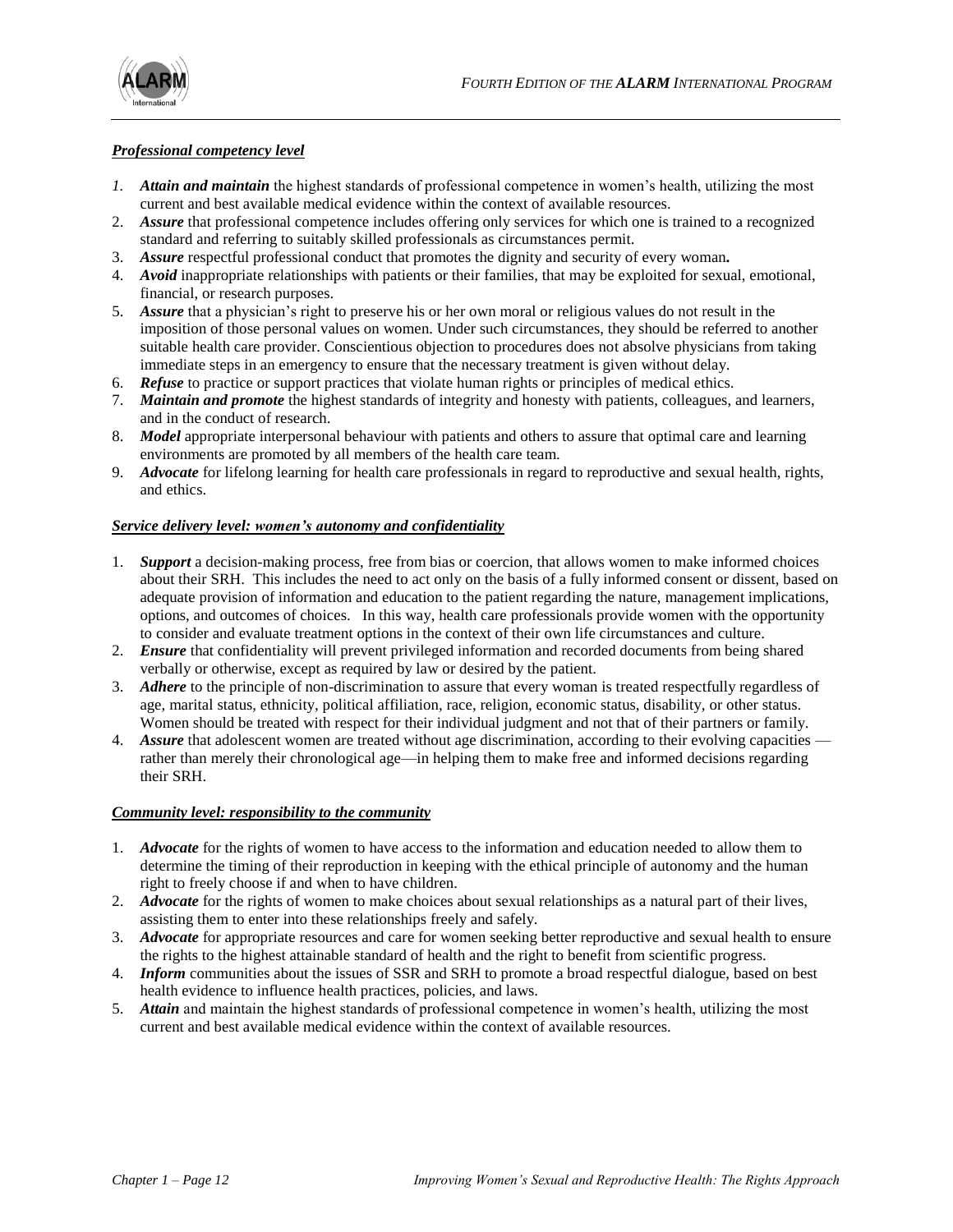

#### **Society of Obstetricians and Gynaecologists of Canada and its international partners**

Within its international women's health program, the Society of Obstetricians and Gynaecologists of Canada also recognizes the active role health care providers can play in promoting SRH and further, advancing women's rights and empowerment.

―[Health care providers] have the medical expertise, status, credibility, and commitment to health improvement as well as contact with the broader community. They have great influence on decision and policy makers at local, national and international levels. *...*Adding a social dimension to their work makes a long-term impact upon the status of women's reproductive health in their community."38

The following are concrete examples of ways health care providers can positively promote women's SRH and SRR within their respective professional associations and practices. These are provided here for discussion purpose and to motivate health care providers to seek ways they can also contribute, individually or collectively, to ensuring that the SRR of the women they serve are respected and promoted fully.

In your professional associations:

- Partner with national and international health associations to develop codes of ethical conduct (such as the one promoted by FIGO), evidence-based guidelines, and basic rights documents relating to reproductive health care.
- Develop, distribute, and implement ethical codes to ensure that the practice of health care providers meets human rights, ethical, and professional standards.
- Educate health care providers about possible barriers to communication with female patients and ways in which they can ask for women's judgments about their own health needs.
- Develop guidelines for the patient and health care worker relationship that protect women's reproductive rights and ensure that women receive quality, efficient, and professional services.

In your day-to-day practice:

- Ensure that all services are provided in a way that promotes ethical and human rights principles.
- Encourage women to speak openly. Guarantee confidentiality in all communications with patients.
- Perform physical examinations with appropriate respect for privacy.
- Ensure that women are not denied services because of their sex, race, marital status, age, disability, socioeconomic class, location, etc.
- Ensure that clinics and health service centers offer accurate, plain language information about reproductive and sexual health rights to women and adolescents.

In summary, the challenge remains how we, as health care providers, can contribute to improving women's overall SRH and promoting their SRR. As stated by Dr. Dorothy Shaw, President Elect, FIGO:

*As professionals, our privileged position in society obliges us to advocate for improvement of health services for women and to reflect on how best to collaborate with others to bring about the necessary changes so that women will be valued equally to men and will be able to exercise their sexual and reproductive rights as enshrined in human rights laws. How do you envision your role?*<sup>39</sup>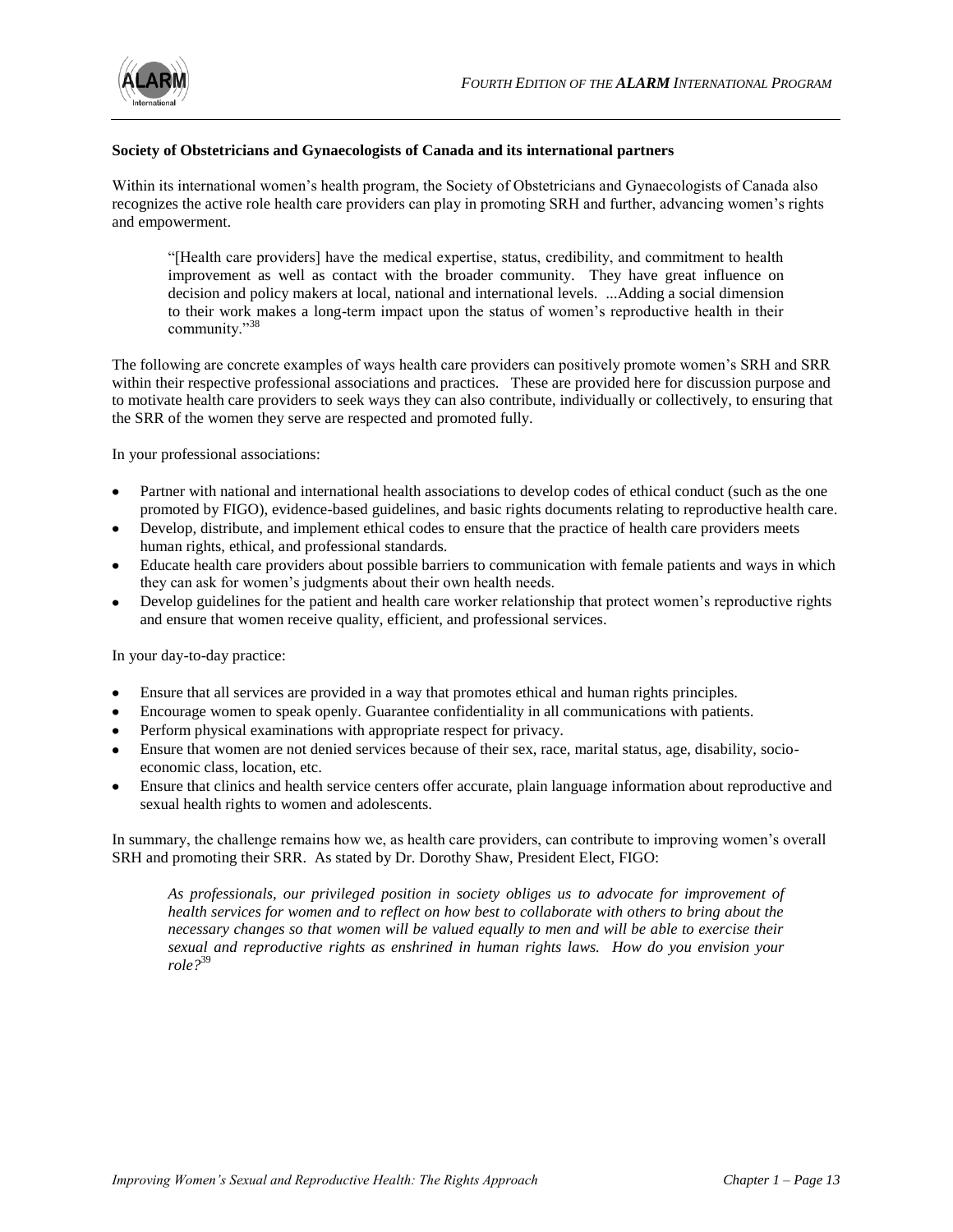

# **Key Messages**

- 1. 99% of maternal deaths happen in low resource countries. The tragedy is that these deaths are preventable. Their occurrence demonstrates a breach of SRR.
- 2. Be aware of the three delays that affect women's access to care. Address women's barriers to health care by advocating for change at the local and national levels of health care organization in your country of practice.
- 3. The SRR framework is the foundation of AIP. The SRR framework must be promoted continually and consistently by all health care providers in their daily practice.

*Suggestion for Applying the Sexual and Reproductive Rights Approach to this Chapter*

At the end of each chapter you will find a box like this one that will provide with an example about how you, as a health care provider, can apply a Sexual and Reproductive Rights Approach into your daily practice and clinical management.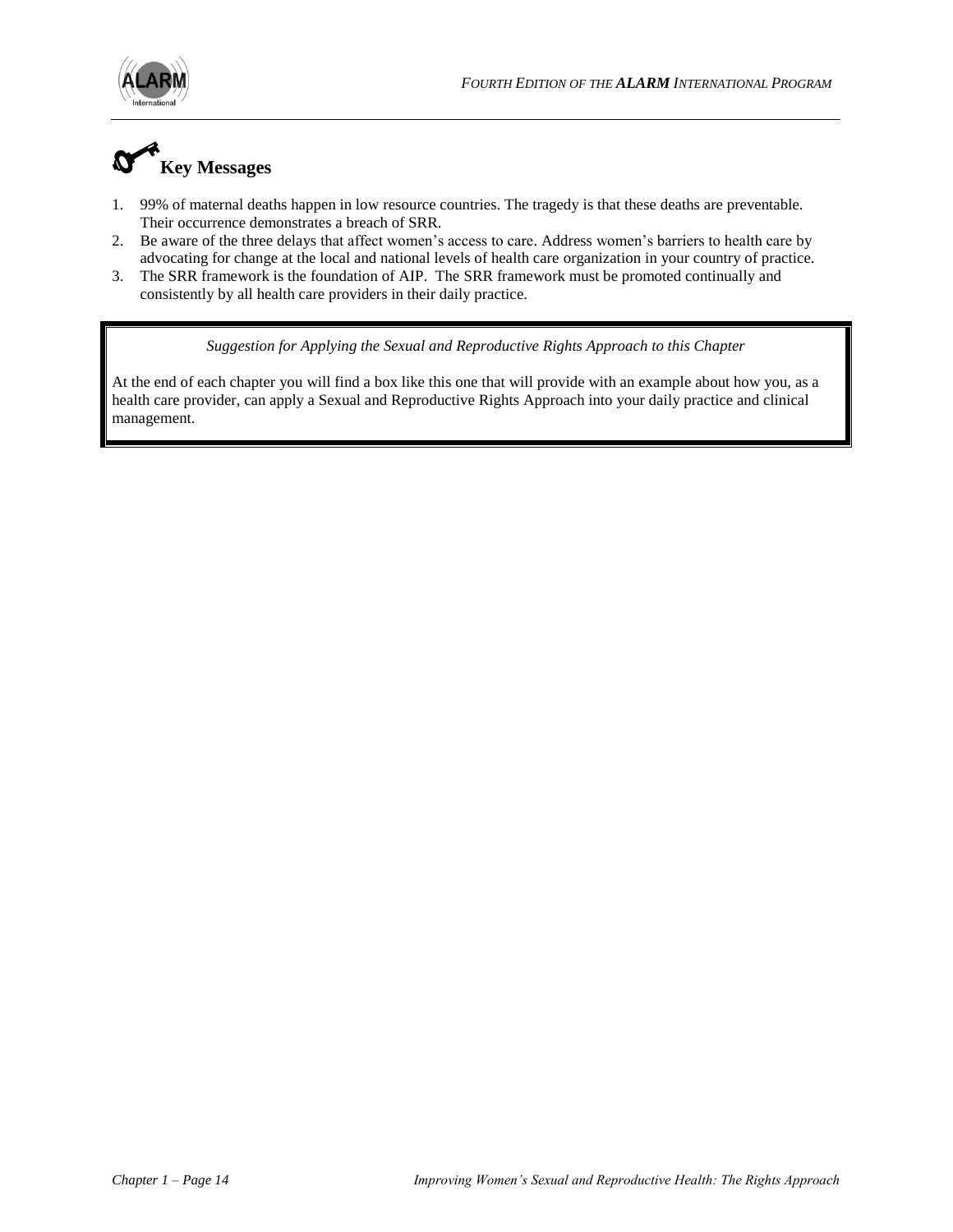

# **APPENDIX 1<sup>40</sup>**

# **MATERNAL MORBIDITY AND MORTALITY SURVIVAL**



- Girl's access to education
- Work burden on girls and women
- Women's access to equal employment with maternity rights
- Women's vulnerability to poverty
- Equal participation of women in political decision making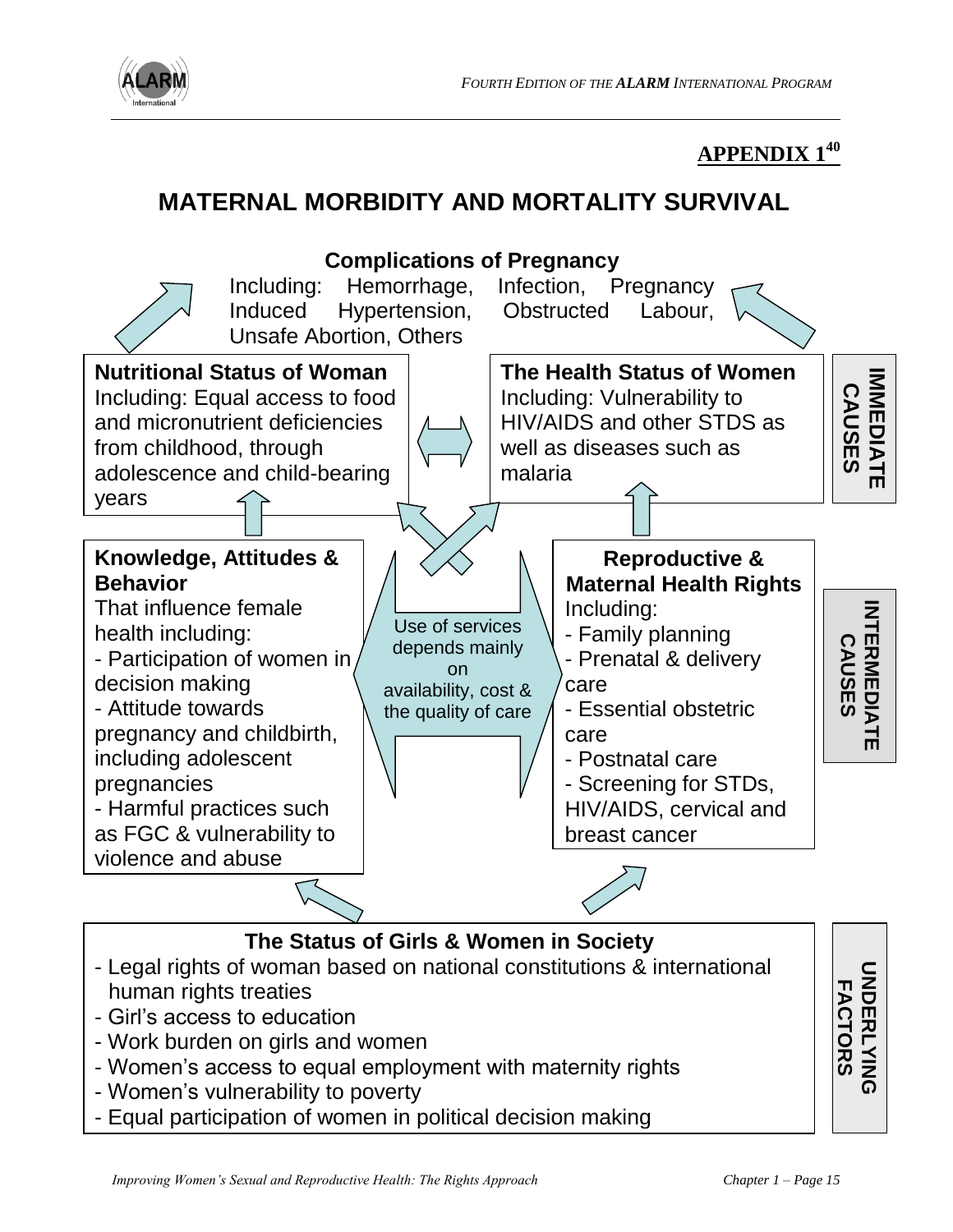

# **APPENDIX 2**

### **Resolution Accepted by FIGO General Assembly, Montreal, Canada 1994**

## **FEMALE GENITAL MUTILATION**

The FIGO General Assembly,

**CONSIDERING** that female genital mutilation (female circumcision) is a harmful traditional practice which is still prevalent in over 30 countries of the world, including areas of Africa, Asia and the Middle East;

**CONCERNED** about the serious adverse effects of this practice on the physical and psychological procedure performed on a child who cannot give informed consent;

**RECOGNIZING** that female genital mutilation is a violation of human rights, as a harmful procedure performed on a child who cannot give informed consent;

**RECALLING** the 1994 World Health Assembly Resolution WHA47.10 welcoming the policy declarations to the Untied Nations Special Rapporteur on traditional practices by governments in countries where female genital mutilation is practiced;

- **1. INVITES** Member Societies to:
	- $\bullet$ **URGE** their governments to ratify the Convention on the Elimination of ALL Forms of Discrimination Against Women, if they have not already done so, and to ensure the implementation of the articles of the Convention, if the Convention has already been ratified.
	- **URGE** their governments to take legal and/or other measures to render this practice socially unacceptable by all sectors and groups in society.
	- **COLLABORATE with national authorities, non-governmental and inter-governmental** organizations to advocate, promote, and support measures aiming at the elimination of female genital mutilation.
- **2. RECOMMENDS** that obstetricians and gynaecologists:
	- **EXPLAIN** the immediate dangers and long-term consequences of female genital mutilation to religious leaders, legislators, and decision makers.
	- **EDUCATE** health professionals, community workers and teachers about this harmful traditional practice.
	- **SUPPORT** those men and women who want to end the practice in their families or communities.
	- **ASSIST** in research for the documentation of the prevalence of the practice and its harmful consequences.
	- **OPPOSE** any attempt to medicalize the procedure or to allow its performance, under any circumstances, in health establishments or by health professionals.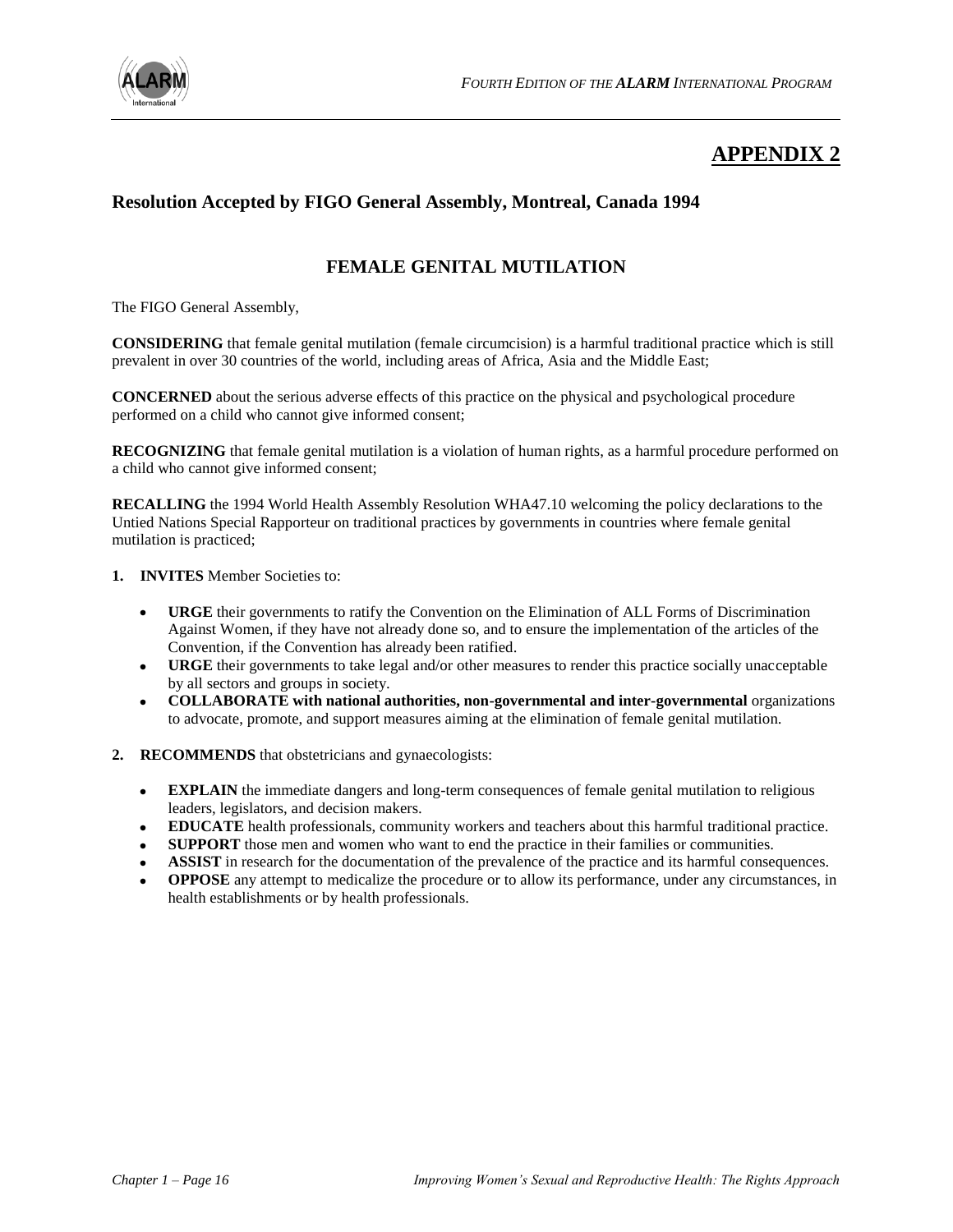

#### **Resources:**

- Amnesty International*. It's in our hands, Stop Violence Against Women*. Oxford: Amnesty International Publications; 2004.
- [\(http://web.amnesty.org/aidoc/aidoc\\_pdf.nsf/Index/ACT770012004ENGLISH/\\$File/ACT7700104.pdf\)](http://web.amnesty.org/aidoc/aidoc_pdf.nsf/Index/ACT770012004ENGLISH/$File/ACT7700104.pdf)
- Amnesty International. *Making Violence Against Women Count, Facts and Figures.* Amnesty International Media Briefing; 2004. [\(http://web.amnesty.org/library/Index/ENGACT770362004?open&of=ENG-373\)](http://web.amnesty.org/library/Index/ENGACT770362004?open&of=ENG-373)
- Carbert A, Stanchieri J, Cook RJ. *A Handbook for Advocacy in the African Human Rights System, Advancing Reproductive and Sexual Health*. Ipas Regional Office, Kenya; Nairobi; 2002. [\(www.ipas.org/english/publications/international health\\_policies.asp\)](http://www.ipas.org/english/publications/international%20health_policies.asp)
- Centre for Reproductive Rights. Reproductive Rights are Human Rights. 4<sup>th</sup> ed. Center for Reproductive Law and Policy; 2003. [\(www.crlp.org/pub\\_bo\\_rrhr.html\)](http://www.crlp.org/pub_bo_rrhr.html)
- Chalmers, Beverley and Kowser Omer-Hashi. *Female Genital Mutilation and Obstetric Care*. Victoria: Trafford Publishing; 2003.
- Cook R, Dickens B, Fathalla MF. *Reproductive Health and Human Rights*. Oxford: Clarendon Press; 2003.
- Isfahan Merali. *Improving Reproductive and Sexual Health: Integrating Women's Empowerment and Reproductive Rights / Empowering Women: Making Reproductive Rights a Reality*. Ottawa: Society of Obstetricians and Gynaecologists of Canada; 2001. [\(www.sogc.org/intl/resources\\_e.htm#book\)](http://www.sogc.org/intl/resources_e.htm#book)
- International Planned Parenthood Federation*. IPPF Charter on Sexual and Reproductive Rights, Vision 2000*. 2<sup>nd</sup> ed. London: International Planned Parenthood Federation; 1996.
- International Planned Parenthood Federation*. IPPF Charter Facts on Sexual and Reproductive Rights*. London: International Planned Parenthood Federation; 2003. [\(www.ippf.org/charter/full.htm#factcard\)](http://www.ippf.org/charter/full.htm#factcard)
- United Nations*. Fact Sheet No.23, Harmful Traditional Practices Affecting the Health of Women and Children*. Geneva: United Nations Office of the High Commissioner for Human Rights. [\(www.unhchr.ch/html/menu6/2/fs23.htm\)](http://www.unhchr.ch/html/menu6/2/fs23.htm)
- United Nations*. Implementation of the United Nations Millennium Declaration, Report of the Secretary-General. A/57/270 (*[www.who.int/mdg/goals/en\)](http://www.who.int/mdg/goals/en)
- World Health Organisation. Unsafe Abortion: global and regional estimates of incidence of unsafe abortion and associated mortality in  $2000 - 4$ <sup>th</sup> edition. Geneva, 2004.

- 2 WHO Factsheet: Skilled attendant at birth—2006 Updates. Department of Reproductive Health and Research
- 3 [http://www.who.int/reproductive-health/global\\_monitoring/skilled\\_attendant\\_at\\_birth2006.pdf accessed on Feb 20,](http://www.who.int/reproductive-health/global_monitoring/skilled_attendant_at_birth2006.pdf%20accessed%20on%20Feb%2020) 2007
- 4 UNICEF. Programming for Safe Motherhood Guidelines for Maternal and Neonatal Survival. 1st ed. New York: UNICEF; 1999.
- 5 [http://www.unfpa.org/upload/lib\\_pub\\_file/150\\_filename\\_checklist\\_MMU.pdf](http://www.unfpa.org/upload/lib_pub_file/150_filename_checklist_MMU.pdf) Accessed on Feb 20, 2007
- 6 UNICEF. Programming for Safe Motherhood Guidelines for Maternal and Neonatal Survival. 1st ed. New York: UNICEF; 1999.
- 7 White Ribbon Alliance for Safe Motherhood/India. Saving Mothers' Lives: What Works. Field Guide for Implementing Best Practices in Safe Motherhood. Mumbai: White Ribbon Alliance for Safe Motherhood; 2002.
- 8 International Conference on Population and Development. Program of Action: para. 7.2; 1994.
- 9 International Conference on Population and Development. Program of Action: para. 7.3; 1994.
- 10 Beijing Platform for Action: Para 96. 1995.
- 11 International Conference on Population and Development. Program of Action: para.7.2; 1994.
- 12 International Conference on Population and Development. Program of Action: para.7.2; 1994.
- 13 International Conference on Population and Development. Program of Action: para.7.11; 1994.
- 14 Cook R, Dickens B, Fathalla MF. Reproductive Health and Human Rights. Oxford: Clarendon Press; 2003.
- 15 Healthy Newborn Partnership. Newborn Survival: Time of Action, 2003.

16 Germain A, Kim T. Expanding Access to Safe Abortion: Strategies for Action. New York: International Women's Health Coalition; 1999.

- (www.iwhc.org/uploads/expanding%2Epdf).
- 17 WHO. Unsafe Abortion: global and regional estimates of incidence of unsafe abortion and associated mortality in 2000. 4th edition. Geneva, 2004.
- 18 [http://www.safemotherhood.org/facts\\_and\\_figures/unsafe\\_abortion\\_fact.htm](http://www.safemotherhood.org/facts_and_figures/unsafe_abortion_fact.htm) accessed on February 20, 2007
- 19 [http://www.safemotherhood.org/facts\\_and\\_figures/unsafe\\_abortion\\_fact.htm](http://www.safemotherhood.org/facts_and_figures/unsafe_abortion_fact.htm) accessed on February 20, 2007
- 20 Save the Children, USA. Children Having Children State of the World's Mothers 2004. Westport: Save the Children; 2004.

<sup>1</sup> The facts and figures included in the sections were obtained from the Safe Motherhood web site (www.safemotherhood.org/resources/facts/globaldata.html#risk).